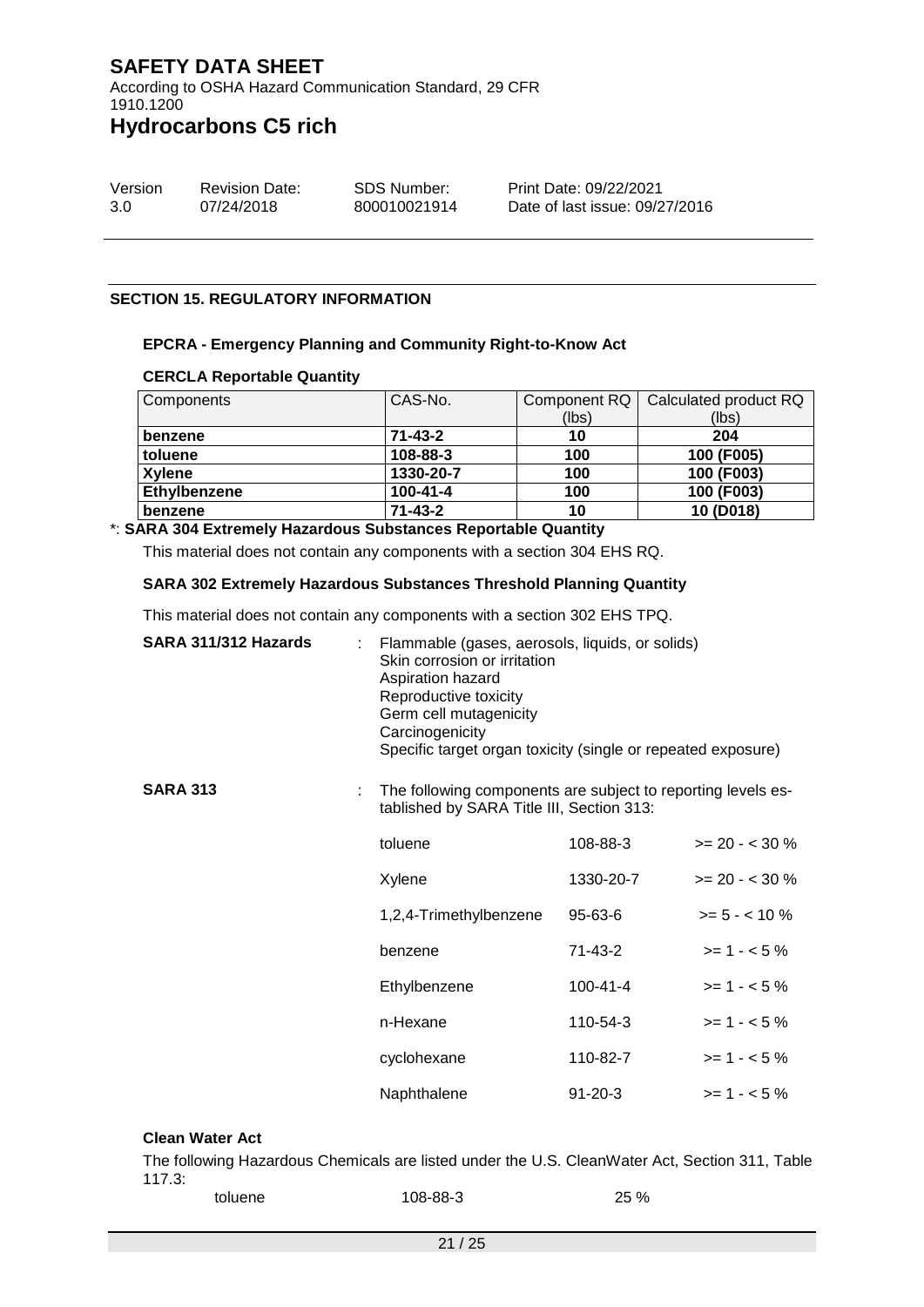According to OSHA Hazard Communication Standard, 29 CFR 1910.1200

## **Hydrocarbons C5 rich**

| Version | <b>Revision Date:</b>                                                | <b>SDS Number:</b><br>950                                           | Print Date:<br>Date of last issue: 4/01/2022            |  |
|---------|----------------------------------------------------------------------|---------------------------------------------------------------------|---------------------------------------------------------|--|
|         | Xylene<br>benzene<br>Ethylbenzene<br>cyclohexane<br>Naphthalene      | 1330-20-7<br>71-43-2<br>$100 - 41 - 4$<br>110-82-7<br>$91 - 20 - 3$ | 25 %<br>4.9%<br>4.5 %<br>1%<br>1%                       |  |
|         | <b>US State Regulations</b>                                          |                                                                     |                                                         |  |
|         | Pennsylvania Right To Know                                           |                                                                     |                                                         |  |
|         | Hydrocarbons, C5-rich<br>toluene<br>Xylene<br>1.2 A_Trimathylhanzana |                                                                     | 68476-55-1<br>108-88-3<br>1330-20-7<br>$QF$ $R$ $3$ $R$ |  |

| 1,2,4-Trimethylbenzene | 95-63-6        |
|------------------------|----------------|
| benzene                | 71-43-2        |
| Ethylbenzene           | $100 - 41 - 4$ |
| n-Hexane               | $110 - 54 - 3$ |
| cyclohexane            | 110-82-7       |
| Naphthalene            | $91 - 20 - 3$  |

### **California Prop. 65**

WARNING: This product can expose you to chemicals including benzene, Ethylbenzene, Naphthalene, which is/are known to the State of California to cause cancer, and toluene, benzene, which is/are known to the State of California to cause birth defects or other reproductive harm. For more information go to www.P65Warnings.ca.gov.

### **California List of Hazardous Substances**

| toluene                                 | 108-88-3       |
|-----------------------------------------|----------------|
| Xylene                                  | 1330-20-7      |
| 1,2,4-Trimethylbenzene                  | $95 - 63 - 6$  |
| benzene                                 | $71 - 43 - 2$  |
| Ethylbenzene                            | $100 - 41 - 4$ |
| n-Hexane                                | 110-54-3       |
| cyclohexane                             | 110-82-7       |
| Naphthalene                             | $91 - 20 - 3$  |
| <b>California Regulated Carcinogens</b> |                |
| benzene                                 | 71-43-2        |

### **Other regulations:**

The regulatory information is not intended to be comprehensive. Other regulations may apply to this material.

### **The components of this product are reported in the following inventories:**

| DSL              | : All components listed. |
|------------------|--------------------------|
| EINECS/ELINCS/EC | : All components listed. |
| <b>AIIC</b>      | : All components listed. |
| <b>TSCA</b>      | : All components listed. |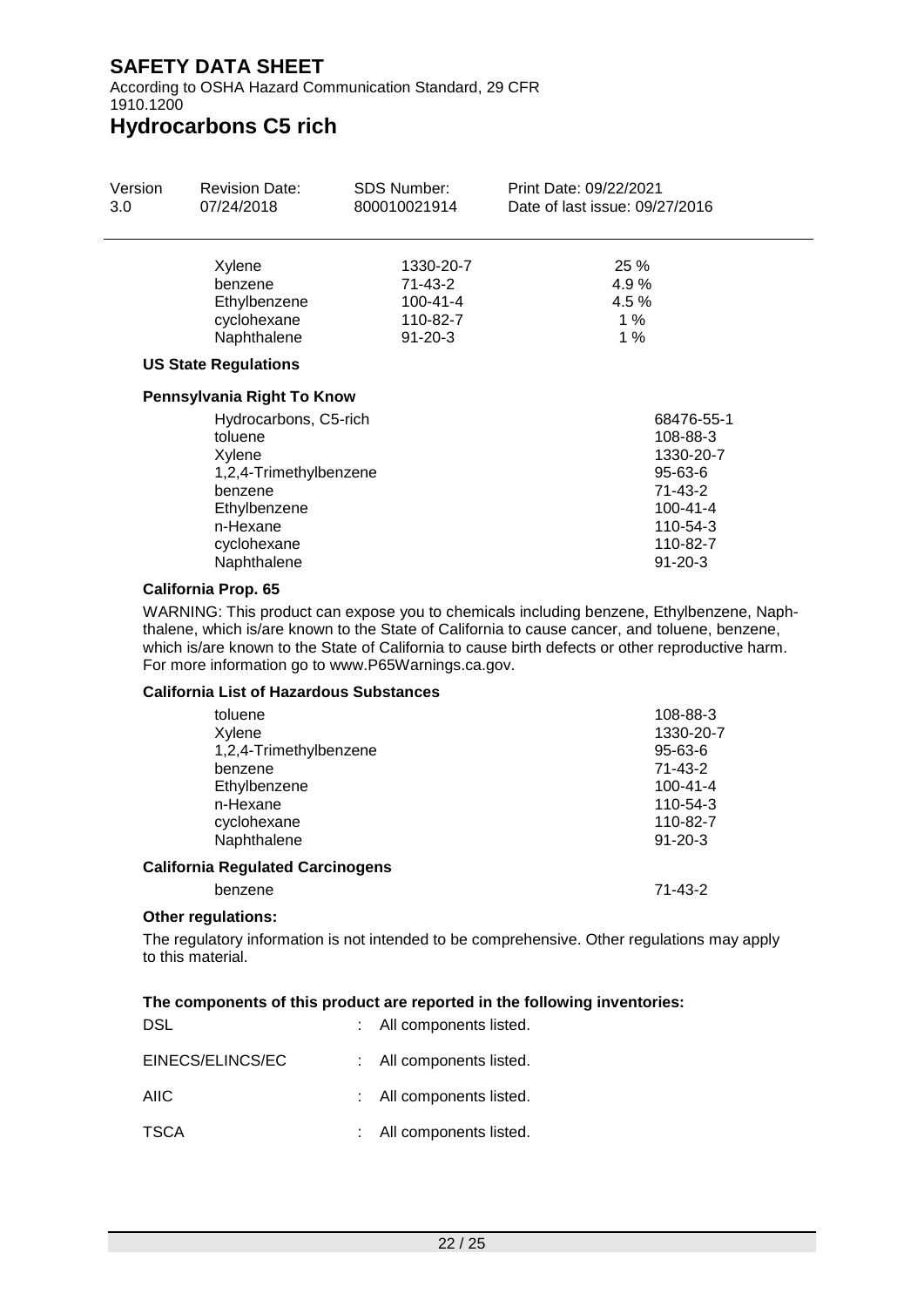According to OSHA Hazard Communication Standard, 29 CFR 1910.1200

## **Hydrocarbons C5 rich**

| Version | <b>Revision Date:</b> | <b>SDS Number:</b> | <b>Print Date</b> |
|---------|-----------------------|--------------------|-------------------|
| 1.0     | 4/01/2022             | VRAM00016          | Date of la        |

e: 4/01/2022 ast issue: 4/01/2022

### **SECTION 16. OTHER INFORMATION**

### **Further information**

NFPA Rating (Health, Fire, Reac-1, 2, 0 tivity)

#### **Full text of other abbreviations**

| ACGIH                              |    | USA. ACGIH Threshold Limit Values (TLV)                                                                                                                                                                                                                                                                                                                                                                                                                                                                                                                                                                                                                                                                                                                                                                                                                                                                                                                   |
|------------------------------------|----|-----------------------------------------------------------------------------------------------------------------------------------------------------------------------------------------------------------------------------------------------------------------------------------------------------------------------------------------------------------------------------------------------------------------------------------------------------------------------------------------------------------------------------------------------------------------------------------------------------------------------------------------------------------------------------------------------------------------------------------------------------------------------------------------------------------------------------------------------------------------------------------------------------------------------------------------------------------|
| <b>OSHA CARC</b>                   |    | <b>OSHA Specifically Regulated Chemicals/Carcinogens</b>                                                                                                                                                                                                                                                                                                                                                                                                                                                                                                                                                                                                                                                                                                                                                                                                                                                                                                  |
| OSHA P0                            |    | USA. OSHA - TABLE Z-1 Limits for Air Contaminants -<br>1910.1000                                                                                                                                                                                                                                                                                                                                                                                                                                                                                                                                                                                                                                                                                                                                                                                                                                                                                          |
| OSHA Z-1                           |    | USA. Occupational Exposure Limits (OSHA) - Table Z-1 Lim-                                                                                                                                                                                                                                                                                                                                                                                                                                                                                                                                                                                                                                                                                                                                                                                                                                                                                                 |
| OSHA Z-2                           |    | its for Air Contaminants<br>USA. Occupational Exposure Limits (OSHA) - Table Z-2                                                                                                                                                                                                                                                                                                                                                                                                                                                                                                                                                                                                                                                                                                                                                                                                                                                                          |
| <b>ACGIH / TWA</b>                 |    | 8-hour, time-weighted average                                                                                                                                                                                                                                                                                                                                                                                                                                                                                                                                                                                                                                                                                                                                                                                                                                                                                                                             |
| <b>ACGIH / STEL</b>                |    | Short-term exposure limit                                                                                                                                                                                                                                                                                                                                                                                                                                                                                                                                                                                                                                                                                                                                                                                                                                                                                                                                 |
| OSHA CARC / PEL                    |    | Permissible exposure limit (PEL)                                                                                                                                                                                                                                                                                                                                                                                                                                                                                                                                                                                                                                                                                                                                                                                                                                                                                                                          |
| OSHA CARC / STEL                   |    | <b>Excursion limit</b>                                                                                                                                                                                                                                                                                                                                                                                                                                                                                                                                                                                                                                                                                                                                                                                                                                                                                                                                    |
| OSHA P0 / TWA                      |    |                                                                                                                                                                                                                                                                                                                                                                                                                                                                                                                                                                                                                                                                                                                                                                                                                                                                                                                                                           |
| OSHA P0 / STEL                     |    | 8-hour time weighted average<br>Short-term exposure limit                                                                                                                                                                                                                                                                                                                                                                                                                                                                                                                                                                                                                                                                                                                                                                                                                                                                                                 |
| OSHA Z-1 / TWA                     |    |                                                                                                                                                                                                                                                                                                                                                                                                                                                                                                                                                                                                                                                                                                                                                                                                                                                                                                                                                           |
| OSHA Z-2 / TWA                     |    | 8-hour time weighted average                                                                                                                                                                                                                                                                                                                                                                                                                                                                                                                                                                                                                                                                                                                                                                                                                                                                                                                              |
|                                    |    | 8-hour time weighted average                                                                                                                                                                                                                                                                                                                                                                                                                                                                                                                                                                                                                                                                                                                                                                                                                                                                                                                              |
| OSHA Z-2 / CEIL<br>OSHA Z-2 / Peak |    | Acceptable ceiling concentration                                                                                                                                                                                                                                                                                                                                                                                                                                                                                                                                                                                                                                                                                                                                                                                                                                                                                                                          |
|                                    |    | Acceptable maximum peak above the acceptable ceiling con-<br>centration for an 8-hr shift                                                                                                                                                                                                                                                                                                                                                                                                                                                                                                                                                                                                                                                                                                                                                                                                                                                                 |
|                                    |    |                                                                                                                                                                                                                                                                                                                                                                                                                                                                                                                                                                                                                                                                                                                                                                                                                                                                                                                                                           |
| Abbreviations and Acronyms         | ÷. | The standard abbreviations and acronyms used in this docu-                                                                                                                                                                                                                                                                                                                                                                                                                                                                                                                                                                                                                                                                                                                                                                                                                                                                                                |
|                                    |    | ment can be looked up in reference literature (e.g. scientific<br>dictionaries) and/or websites.                                                                                                                                                                                                                                                                                                                                                                                                                                                                                                                                                                                                                                                                                                                                                                                                                                                          |
|                                    |    | ACGIH = American Conference of Governmental Industrial<br>Hygienists<br>$ADR = European Agreement concerning the International$<br>Carriage of Dangerous Goods by Road<br>AICS = Australian Inventory of Chemical Substances<br>ASTM = American Society for Testing and Materials<br>BEL = Biological exposure limits<br>BTEX = Benzene, Toluene, Ethylbenzene, Xylenes<br><b>CAS</b> = Chemical Abstracts Service<br>CEFIC = European Chemical Industry Council<br>CLP = Classification Packaging and Labelling<br>$COC = Cleveland Open-Cup$<br>DIN = Deutsches Institut fur Normung<br>DMEL = Derived Minimal Effect Level<br>DNEL = Derived No Effect Level<br>DSL = Canada Domestic Substance List<br>$EC = European Commission$<br>EC50 = Effective Concentration fifty<br>ECETOC = European Center on Ecotoxicology and Toxicolo-<br>gy Of Chemicals<br>ECHA = European Chemicals Agency<br>EINECS = The European Inventory of Existing Commercial |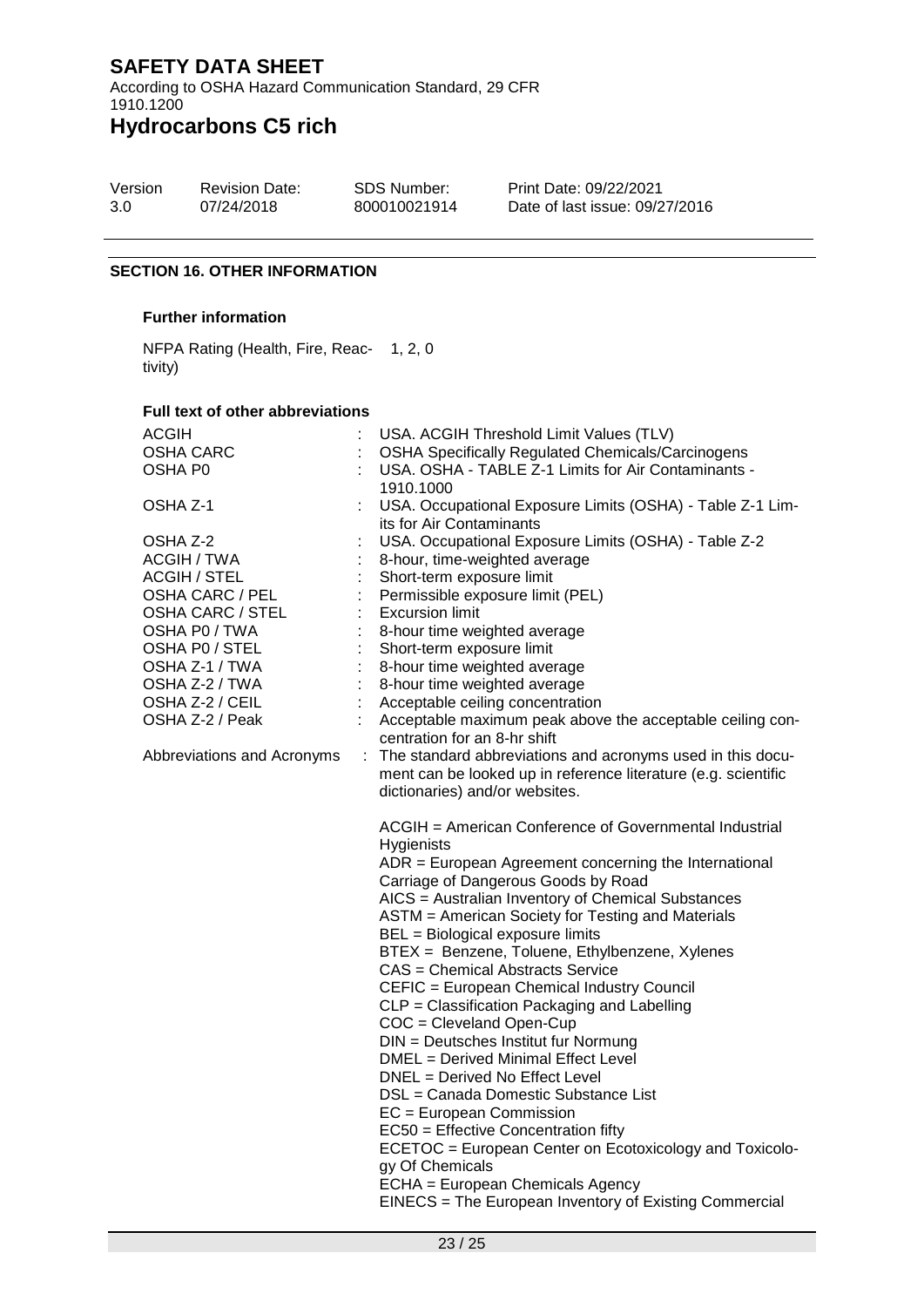According to OSHA Hazard Communication Standard, 29 CFR 1910.1200

**Hydrocarbons C5 rich**

| Version | <b>Revision Date:</b> | <b>SDS Number:</b>                                                                                                                                                                                                                                  | Print Date: 4/01/2022                                                                                                                                                                                                                                                                                                                                                                                                                                                                                                                                                                                                                                                                                                                                                                                                                                                                                                                                                                                                                                                                                                                                                                                                                                                                                                                                                                                                                                                  |
|---------|-----------------------|-----------------------------------------------------------------------------------------------------------------------------------------------------------------------------------------------------------------------------------------------------|------------------------------------------------------------------------------------------------------------------------------------------------------------------------------------------------------------------------------------------------------------------------------------------------------------------------------------------------------------------------------------------------------------------------------------------------------------------------------------------------------------------------------------------------------------------------------------------------------------------------------------------------------------------------------------------------------------------------------------------------------------------------------------------------------------------------------------------------------------------------------------------------------------------------------------------------------------------------------------------------------------------------------------------------------------------------------------------------------------------------------------------------------------------------------------------------------------------------------------------------------------------------------------------------------------------------------------------------------------------------------------------------------------------------------------------------------------------------|
| 1.0     | 4/01/2022             | VRAM00016                                                                                                                                                                                                                                           | Date of last issue: 4/01/2022                                                                                                                                                                                                                                                                                                                                                                                                                                                                                                                                                                                                                                                                                                                                                                                                                                                                                                                                                                                                                                                                                                                                                                                                                                                                                                                                                                                                                                          |
|         |                       | <b>Chemical Substances</b><br>Inventory<br><b>Labelling of Chemicals</b><br>IL50 = Inhibitory Level fifty<br>$LL50 = Lethal$ Loading fifty<br><b>Pollution From Ships</b><br>served Effect Level<br>Substances<br>Chemicals<br>gerous Goods by Rail | $EL50 = E$ ffective Loading fifty<br><b>ENCS</b> = Japanese Existing and New Chemical Substances<br>EWC = European Waste Code<br>GHS = Globally Harmonised System of Classification and<br>IARC = International Agency for Research on Cancer<br>IATA = International Air Transport Association<br>IC50 = Inhibitory Concentration fifty<br><b>IMDG</b> = International Maritime Dangerous Goods<br>INV = Chinese Chemicals Inventory<br>IP346 = Institute of Petroleum test method $N^{\circ}$ 346 for the<br>determination of polycyclic aromatics DMSO-extractables<br>KECI = Korea Existing Chemicals Inventory<br>LC50 = Lethal Concentration fifty<br>$LD50 = Lethal Does fifty per cent.$<br>LL/EL/IL = Lethal Loading/Effective Loading/Inhibitory loading<br>MARPOL = International Convention for the Prevention of<br>NOEC/NOEL = No Observed Effect Concentration / No Ob-<br>OE_HPV = Occupational Exposure - High Production Volume<br>PBT = Persistent, Bioaccumulative and Toxic<br>PICCS = Philippine Inventory of Chemicals and Chemical<br><b>PNEC</b> = Predicted No Effect Concentration<br>REACH = Registration Evaluation And Authorisation Of<br>RID = Regulations Relating to International Carriage of Dan-<br>SKIN_DES = Skin Designation<br>STEL = Short term exposure limit<br>TRA = Targeted Risk Assessment<br>TSCA = US Toxic Substances Control Act<br>TWA = Time-Weighted Average<br>vPvB = very Persistent and very Bioaccumulative |

This product is intended for use in closed systems only.

Due to a change in detail in Section 15, this document has been released as a significant change.

Revision Date : 4/01/2022

The information provided in this Safety Data Sheet is correct to the best of our knowledge, information and belief at the date of its publication. The information given is designed only as a guidance for safe handling, use, processing, storage, transportation, disposal and release and is not to be considered a warranty or quality specification. The information relates only to the specific material designated and may not be valid for such material used in combination with any other materials or in any process, unless specified in the text.